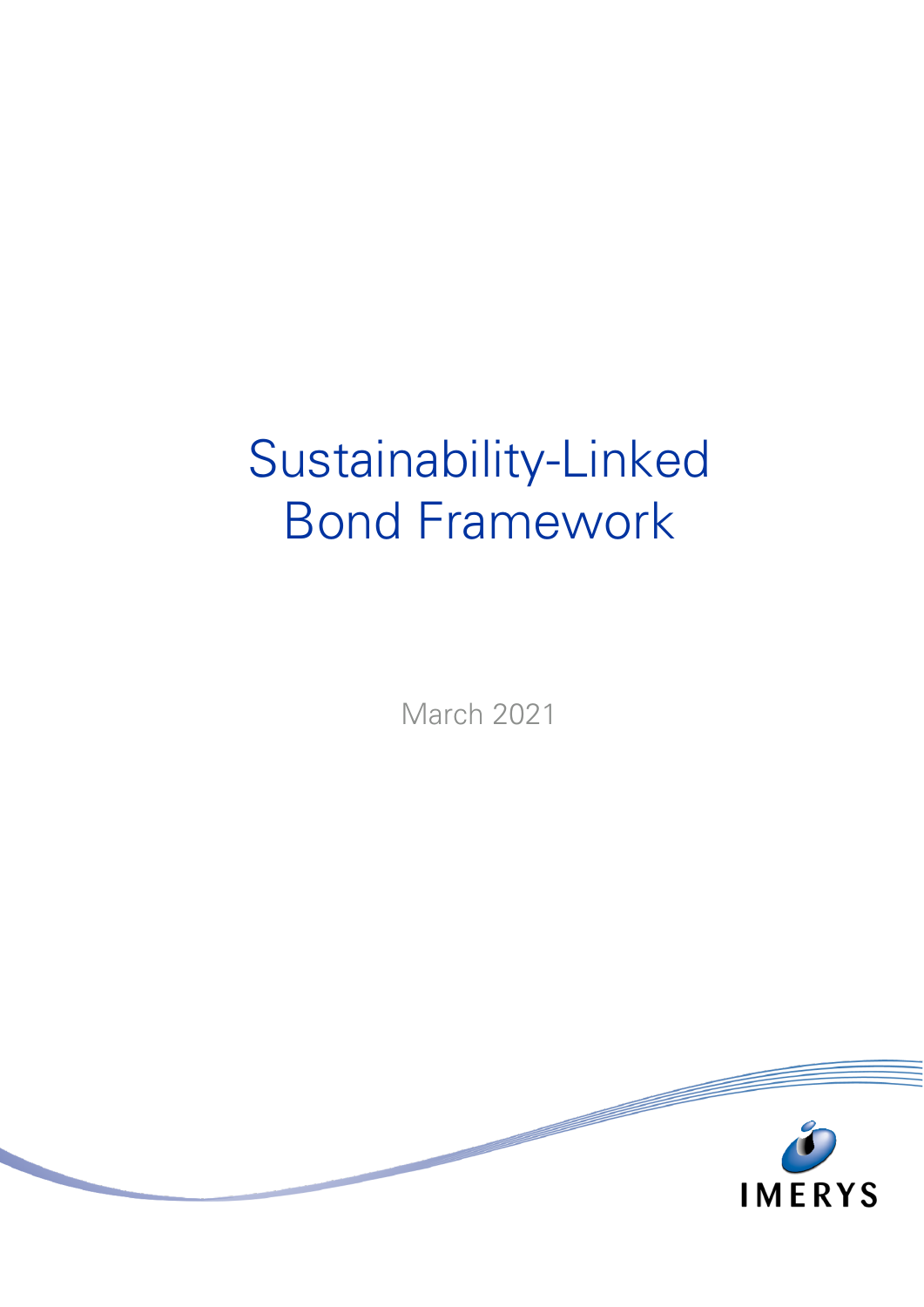

# **Table of Contents**

| 2. |  | Rationale for establishing a Sustainability-Linked Bond Framework  10 |  |
|----|--|-----------------------------------------------------------------------|--|
|    |  |                                                                       |  |
|    |  |                                                                       |  |
|    |  |                                                                       |  |
|    |  |                                                                       |  |
|    |  |                                                                       |  |
|    |  |                                                                       |  |
|    |  |                                                                       |  |
|    |  |                                                                       |  |
|    |  |                                                                       |  |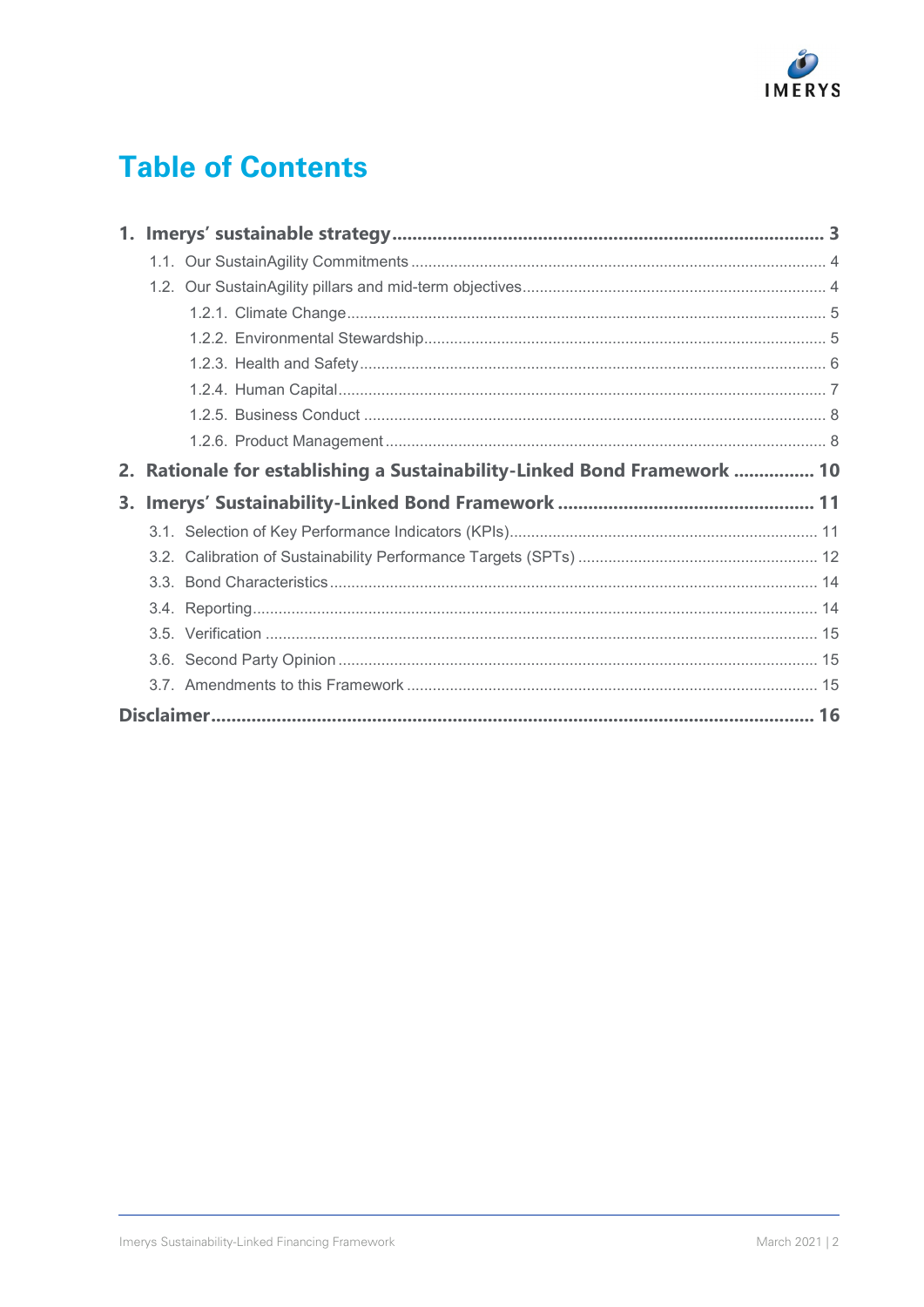

# <span id="page-2-0"></span>**1. Imerys' sustainable strategy**

Minerals are essential to everyone: from the calcium carbonates in toothpaste, to the kaolin in bathroom floor tiles, the talc in cars and the diatomite that filters the beverages. They are a key component that contributes to our lives, our homes and our economies.

Yet, as our consumption levels around the world increase, the growing demand for natural resources places pressure on our natural systems.

As the world's leading supplier of mineral-based specialty solutions for the industry, Imerys delivers high value-added, functional solutions to a wide variety of industries, ranging from process manufacturing to consumer goods. Our understanding of applications, technological knowledge and expertise in material science and innovative mindset of our people enable us to extract and transform minerals responsibly and in a sustainable way over the long term.

## **Our ambition is simple: we want to unlock the sustainable potential of minerals**

The Group is committed to playing a role in society, to meeting its obligations to the countries and communities within which it does business, to acting as a responsible environmental steward and to contributing to sustainable development through its operations and portfolio of solutions.

We recognize the need to act rapidly to provide solutions to the environmental and societal challenges facing the world. We are already on a journey to achieve our ambition, with clear measurable objectives, through what we call SustainAgility. This is an integral part of how we do business. Our people are already engaged in making our business more agile, always learning and improving, and leading our industry as we contribute to the UN Sustainable Development Goals. This approach is supported by a series of dedicated programs that are developed and rolled-out in an iterative fashion. The ultimate goal to be achieved through SustainAgility is to further embed sustainability within the Group strategy and drive systematic continuous improvement of CSR aspects in all Group activities.

Imerys' Corporate Social Responsibility performance is overseen by a CSR Steering Committee, chaired by the Group CEO, which meets quarterly and has the responsibility to establish Group CSR ambitions, validate key milestones and guide and monitor implementation on progress towards the Group objectives. Imerys' Board of Directors plays a strategic role in the definition and validation of the Group CSR ambition, maintaining oversight on performance through regular updates. In 2020, a new Operational Committee was created. Led by the Group CSR Vice President and composed of functional leaders, it is responsible for coordinating the implementation of the Group programs linked to SustainAgility.

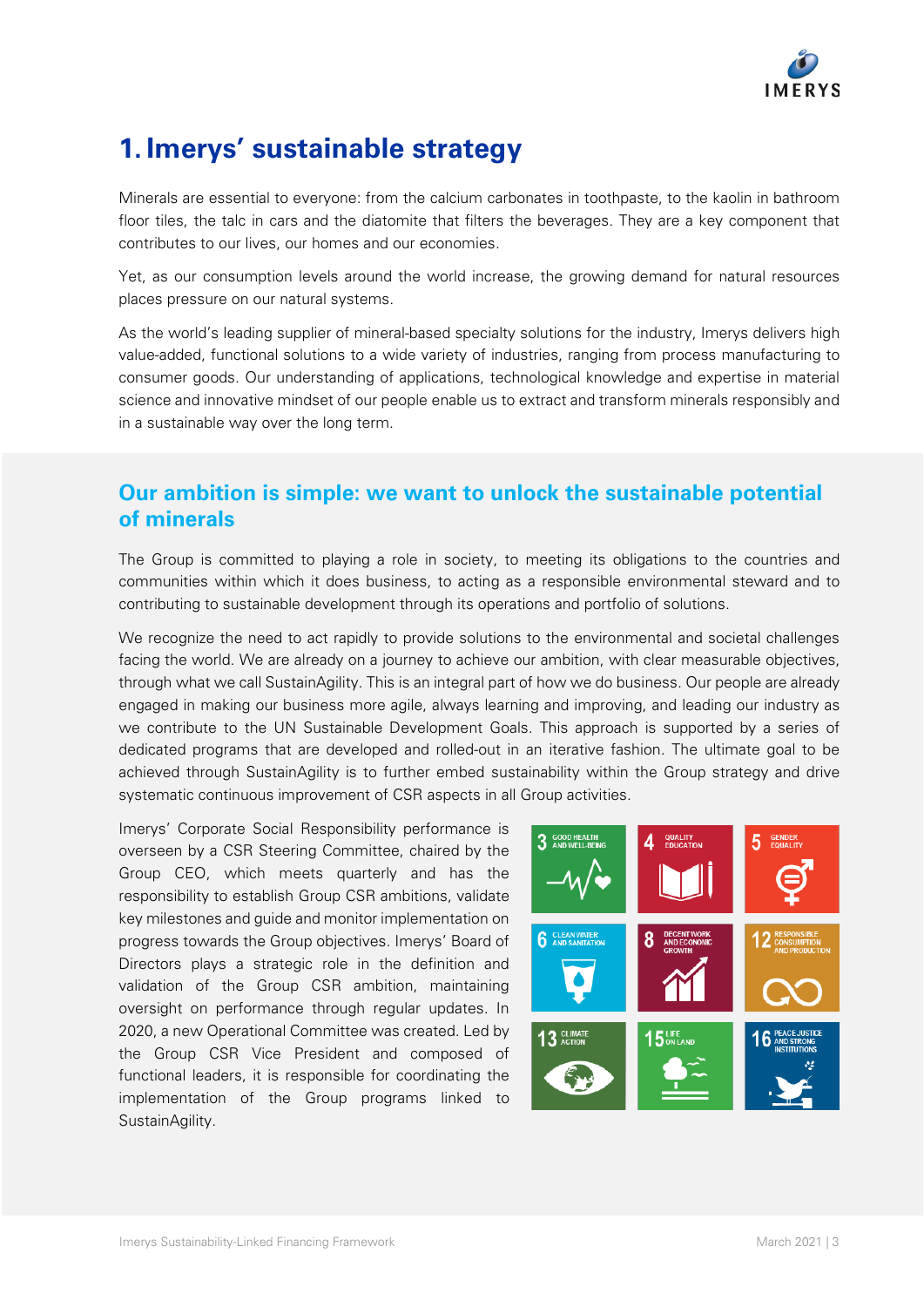

# <span id="page-3-0"></span>**1.1. Our SustainAgility Commitments**

The group is committed to playing a role in society, meeting its obligations to the countries and communities in which it does business.

Imerys' growth strategy and approach to creating value take into account the challenges and expectations from a wide range of stakeholders from both within the Group and beyond, including panels of experts, professional bodies, local forums and customers.

#### **The medium - and long - term CSR targets strive for continuous improvement and fall under the following three main areas:**



# <span id="page-3-1"></span>**1.2. Our SustainAgility pillars and mid-term objectives**

Imerys identifies CSR priorities through regular Materiality Assessments, which led to the definition of mid-term objectives for the Group.

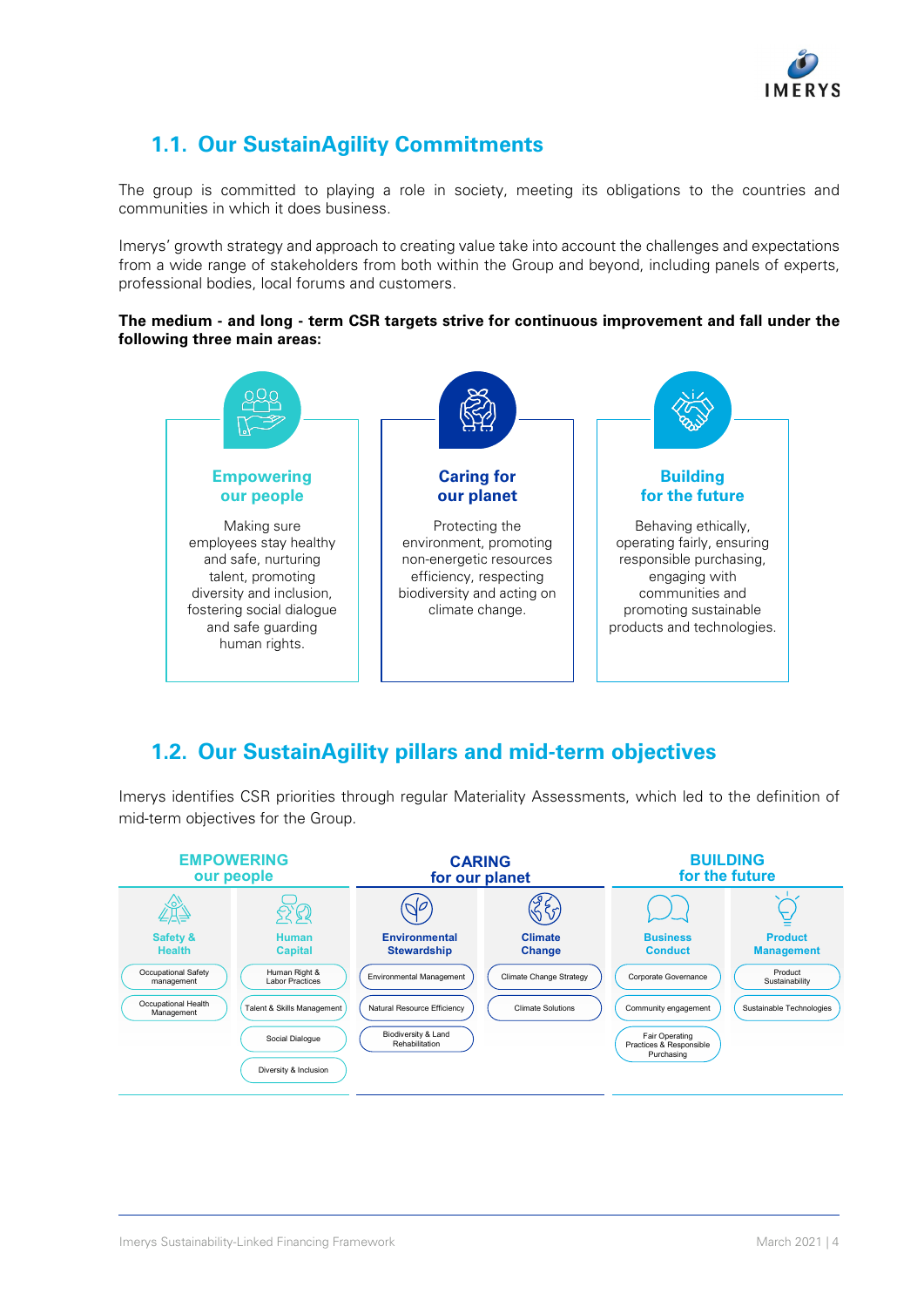

### 1.2.1. Climate Change

<span id="page-4-0"></span>The climate crisis poses an urgent and irreversible systemic threat to our planet, with almost unimaginable environmental and social consequences. This calls for global action towards a low carbon economy in line with the internationally agreed acceptable limits of global warming, as set out in the Paris Agreement.

Companies have a pivotal role to play in reducing emissions and developing low carbon solutions, particularly in the industrial minerals sector. At Imerys, we see the role of our industry as central in facing this challenge and we are committed to act by **reducing emissions** and **developing low carbon solutions**.

Our climate change roadmap is **in line with the international commitments of the Paris Agreement** and it permeates all processes, from the energy we buy, the processes we use and the products we produce.



#### **CLIMATE CHANGE**

#### **Climate Change Strategy:**

- Reduce Group  $CO<sub>2</sub>$  emissions by 36 % relative to revenue (tCO<sub>2</sub>/M€) by 2030
- Engage 71 % of Group suppliers to have science based targets by 2023



We have set targets that in 2019 were validated by the Science Based Target initiative (SBTi):

- Reduce greenhouse gas emissions by 36% relative to revenue (tCO<sub>2</sub>/M€) by 2030 from a 2018 base year in alignment with a 2°C trajectory
- Engage 71% of Group suppliers to have science based targets by 2023

Imerys has reported to the CDP since 2006, including elements on governance, risks and opportunities, business strategy, targets, data and performance. In 2020, the **CDP** has attributed Imerys a score of B, **higher than the average of other mining companies** (C on average).

Imerys is a signatory of the [French Business Climate Pledge,](https://www.imerys.com/sites/imerys.com/files/2020/04/17/Pledge%20Imerys%202019%20FR.pdf) representing over 99 French companies with a turnover of 1.65 Trillion Euros. Within this Pledge, Imerys has publically articulated its climate change ambitions and commitments.

#### 1.2.2. Environmental Stewardship

<span id="page-4-1"></span>Preserving the environment is an integral part of Imerys' business strategy and we are committed to take action to reduce the environmental footprint of our activities and our products.

Environmental Stewardship is based on three interconnected elements:

- Reducing the risks and impacts of our operations wherever we operate
- Reducing environmental footprint through efficient/optimal use of natural resources including minerals and water
- Integrating the preservation of biodiversity into all operations with concrete actions for conservation and restoration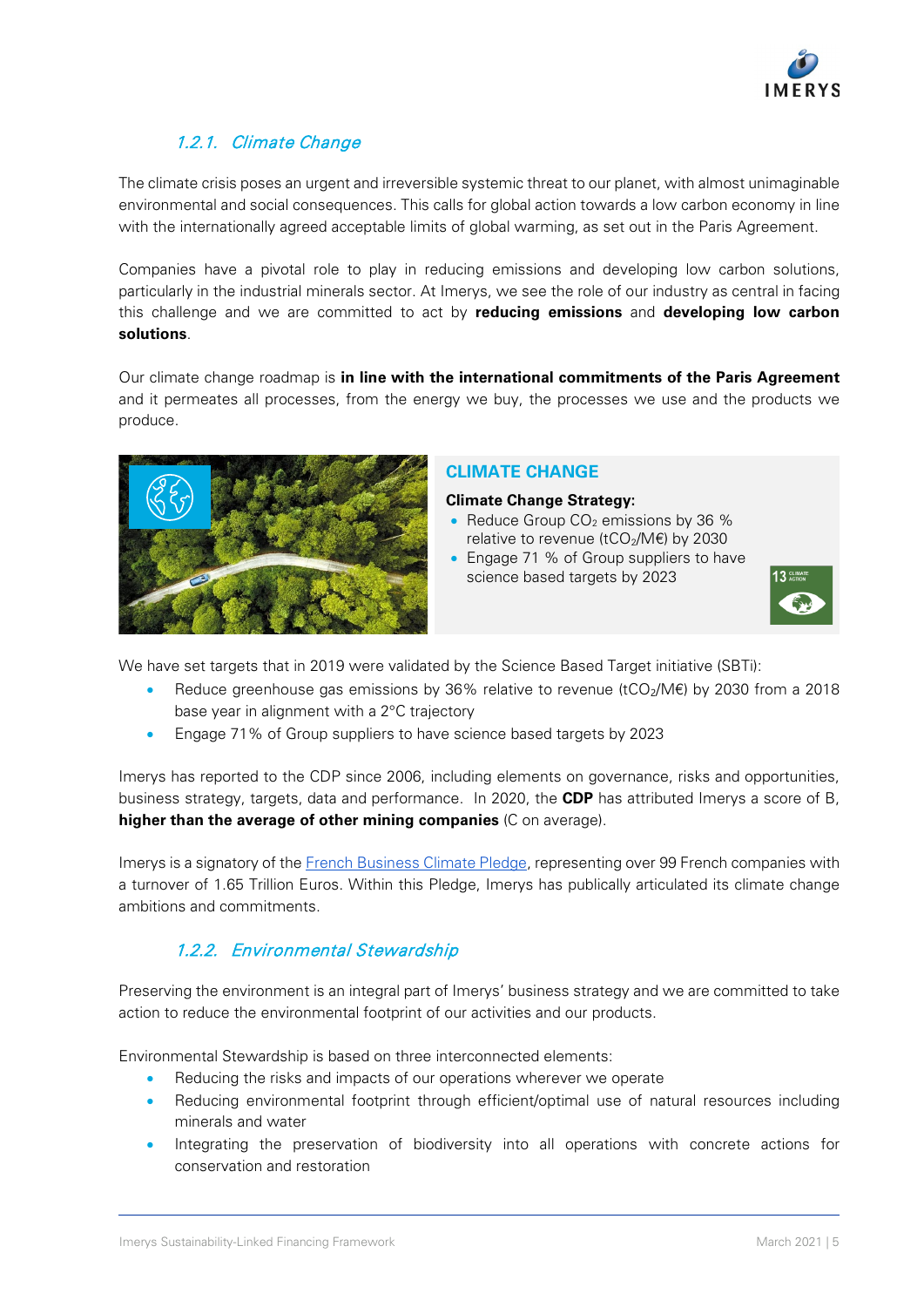

Biodiversity and environmental degradation are key issues for industrial mineral companies operating quarries. We are therefore committed to avoid pollution, and to protect biodiversity on our sites, both during their operating life, and at their end life, during the restoration period.



#### **ENVIRONMENTAL STEWARDSHIP**

#### **Environmental Management:**

• Reduce environmental impacts through the deployment of a continuous improvement program and conduct 100% of environmental audits using the environmental maturity matrix by the end of 2022

#### **Biodiversity and Land Rehabilitation:**

• Achieve all objectives defined within Group act4nature commitment by the end of 2021



We have defined a comprehensive environmental roadmap to reduce the environmental impact of our operations based on a continuous improvement program.

We are committed to minimizing the impact of our operations on biodiversity and to implementing a comprehensive biodiversity improvement plan to preserve and restore nature. Our ultimate goal is no net loss of biodiversity.

To coordinate our actions, we have put in place a global program to assess and address our biodiversity impacts. This global roadmap outlines clear objectives and solutions, taking into account the diverse nature of our operations, locations and their individual ecologies. Our research on biodiversity conservation methods and our land rehabilitation pilot projects help to inform our strategy. We have partnered with leading external experts, universities and NGOs, and we are a signatory to the [act4nature Business](http://www.act4nature.com/en/)  [Commitments for Biodiversity,](http://www.act4nature.com/en/) an initiative launched by Entreprises pour l'Environnement (EpE), wherein we have made our [biodiversity commitments](https://www.imerys.com/sites/imerys.com/files/2020/06/16/Act4Nature%20Commitments%202020%20EN.pdf) and our progress towards them publicly available. In 2020, we renewed our three-year scientific partnership (202[1](#page-5-1)-2024) with the UMS Patrimoine Naturel<sup>1</sup>.

Our global and local partnerships provide us with access to the necessary support, technical knowledge, expertise and tools required to achieve our goals.

### 1.2.3. Health and Safety

<span id="page-5-0"></span>Safety and health are core values for all Imerys operations worldwide. As a Group we are committed to developing a proactive safety and health culture through partnerships amongst management, employees, contractors, suppliers, visitors and the communities in which we operate.

<span id="page-5-1"></span> $\overline{a}$ <sup>1</sup> UMS Patrimoine Naturel is an umbrella organization bringing together the French National Museum of Natural History (MNHN), the French Agency for Biodiversity and the National Center for Scientific Research (CNRS).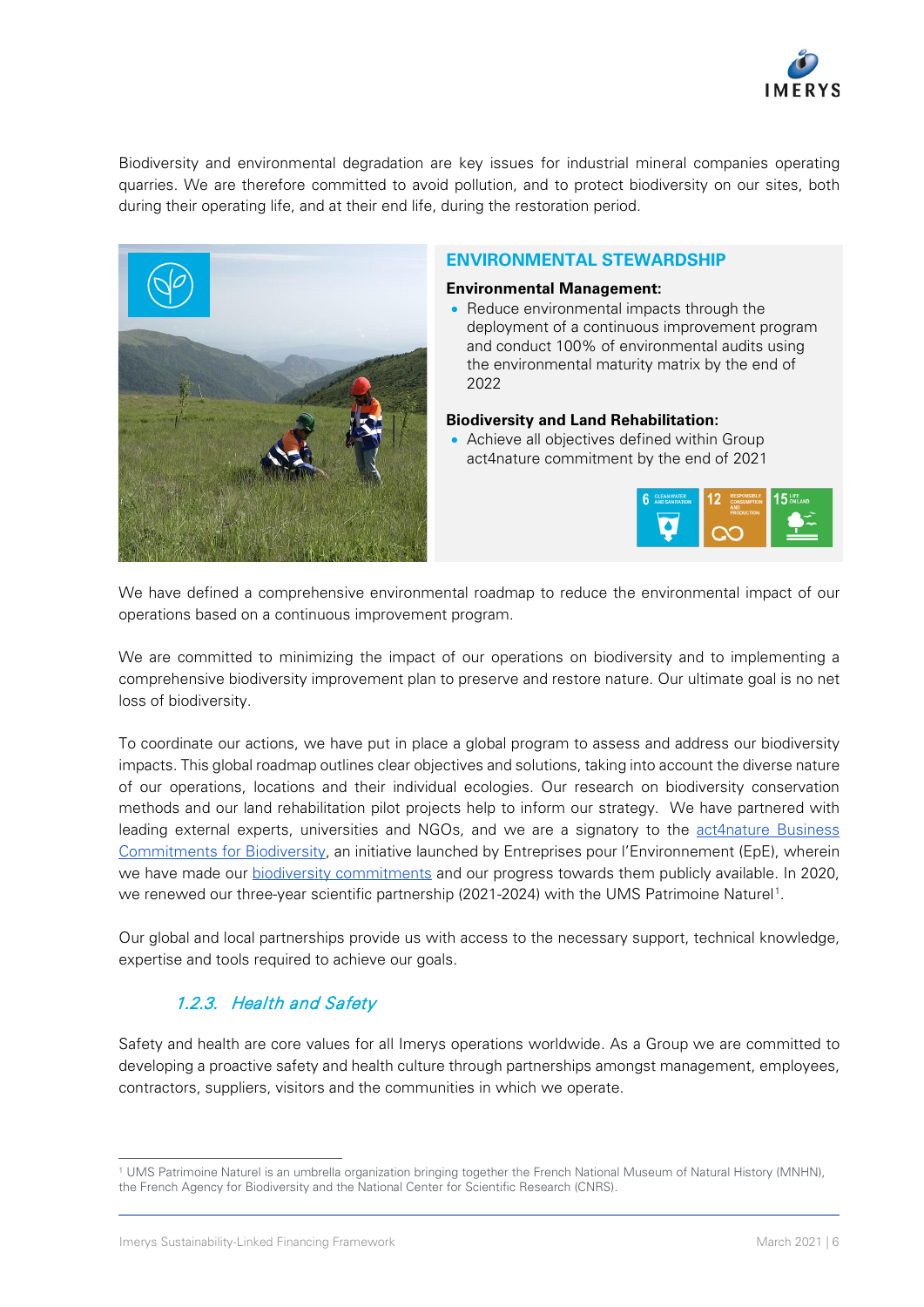



#### **SAFETY & HEALTH**

#### **Occupational Safety:**

• Improve Group Safety Culture Maturity to Level 3 across all Business Areas by the end of 2022

#### **Occupational Health:**

• Improve Group occupational health performance by 30% against 2019 baseline assessments by the end of 2022



We continue to improve our safety performance: the Group Total recordable Incident Rate (TRIR) combined for Imerys employees and contractors for [2](#page-6-1)020 decreased by 17% from 2019 to 2.66<sup>2</sup>. The Group aims to continuously improve it safety culture, ensuring that Imerys Safety System is fully implemented, employees are engaged and contribute actively to safety (Maturity Level [3](#page-6-2)<sup>3</sup>).

Likewise for Occupational Health, we aim to continuously improve against an objective baseline measured against internationally recognized occupational health and industrial hygiene standards.

### 1.2.4. Human Capital

<span id="page-6-0"></span>Human capital is at the heart of Imerys' business success. We are committed to respect international principles on human rights, including; the International Bill of Human Rights, the International Labour Organization (ILO) and the UN Guiding Principles on Business and Human Rights.

Diverse and inclusive for Imerys is about bringing a mix of people from diverse backgrounds with different experiences and perspectives and maintaining a strong culture of inclusion within our organization to help drive innovation and deliver even better financial performance.



#### **HUMAN CAPITAL**

#### **Diversity and Inclusion:**

- Increase the number of women in senior management to 30% by the end of 2022
- Fully implement the Group Diversity and Inclusion 3 year program by the end of 2022



We aim to increase the number of women in senior management and have defined a diversity and inclusion roadmap to promote inclusion at all levels across the Group.

<span id="page-6-1"></span><sup>-</sup><sup>2</sup> Imerys has a different TRIR definition than many other Groups. Many Groups consider an injury as "recordable" when its treatment requires more than first aid. However, Imerys considers a recordable injury as an accident without lost-time whenever a medical service provider is involved in the treatment, even if the treatment is first aid.

<span id="page-6-2"></span><sup>&</sup>lt;sup>3</sup> Proactive level on the Imerys Safety Culture Maturity Matrix where Imerys Safety System is "fully implemented, employees are engaged and contribute actively".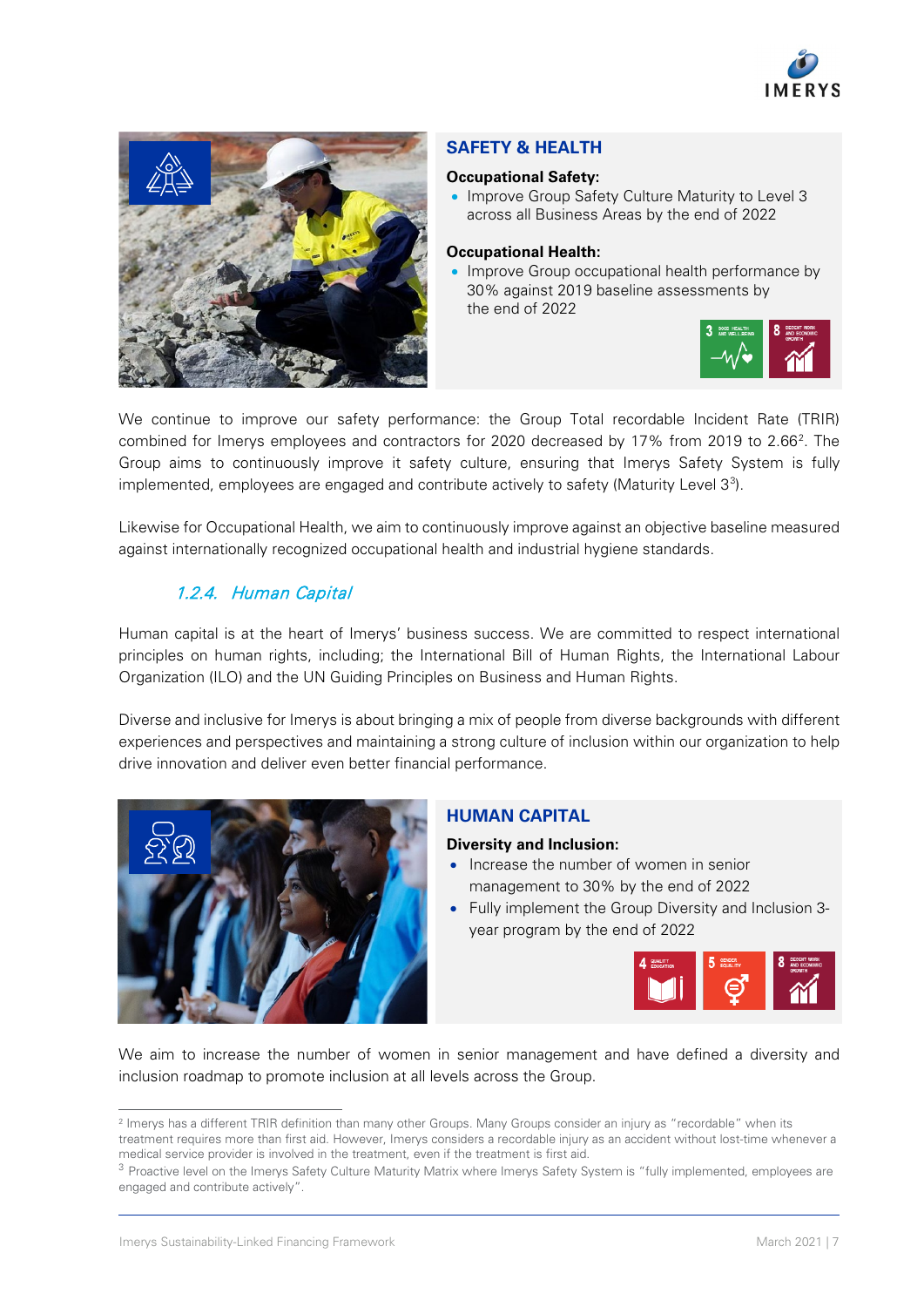

### 1.2.5. Business Conduct

<span id="page-7-0"></span>Ethical business conduct is the foundation upon which Imerys' business is built. We are committed to building the future together with stakeholders through ethical behavior and fair operating and responsible purchasing practices, engaging with communities and promoting sustainable products and technologies.

As members of the United Nations Global Compact (UNGC), we are committed to supporting the Ten Principles of UNGC in the areas of Human Rights, Labor, Environment and Anti-Corruption and embed the UN Global Principles within the Group strategy, operations and sharing them with our value chain partners.



#### **BUSINESS CONDUCT**

**Fair Operating Practices & Responsible Purchasing:**

- Improve the external CSR rating of the Group by the end of 2022
- Deploy a CSR rating scheme covering at least 50% of Group suppliers by spend by the end of 2022



In addition to transparently communicating on our progress, we aim to continually improve by assessing our CSR performance<sup>[4](#page-7-2)</sup> against broad industry benchmarks.

We are extending this same assessment criteria to our supply chain partners to ensure they are engaged and aligned with our Group Code of Business Conduct and Ethics and our SustainAgility ambition.

Within our communities, we are determined to play a positive role, both for local ecosystems and economies over the long-term. We are partnering with local actors and are finding new ways to help our local communities thrive.

### 1.2.6. Product Management

<span id="page-7-1"></span>Rethinking the use of the world's natural resources is a major challenge for the coming decades.

The expectations of our customers, investors and of wider society are rapidly changing. Ever-increasing demand for vital minerals to meet the world's needs means a growing clamor for more sustainable specialty products that reduce environmental and social impacts.

We are committed to minimizing the environmental and social impacts of our products, while maximizing the economic benefits for our customers and social benefits to end users.

-

<span id="page-7-2"></span><sup>4</sup> Imerys' is annual assessed by EcoVadis. EcoVadis is a recognized leader used across industries to assess sustainability performance based on 4 pillars: environment, labour and human rights, ethics and sustainable procurement. The same rating scheme is used to assess Group suppliers.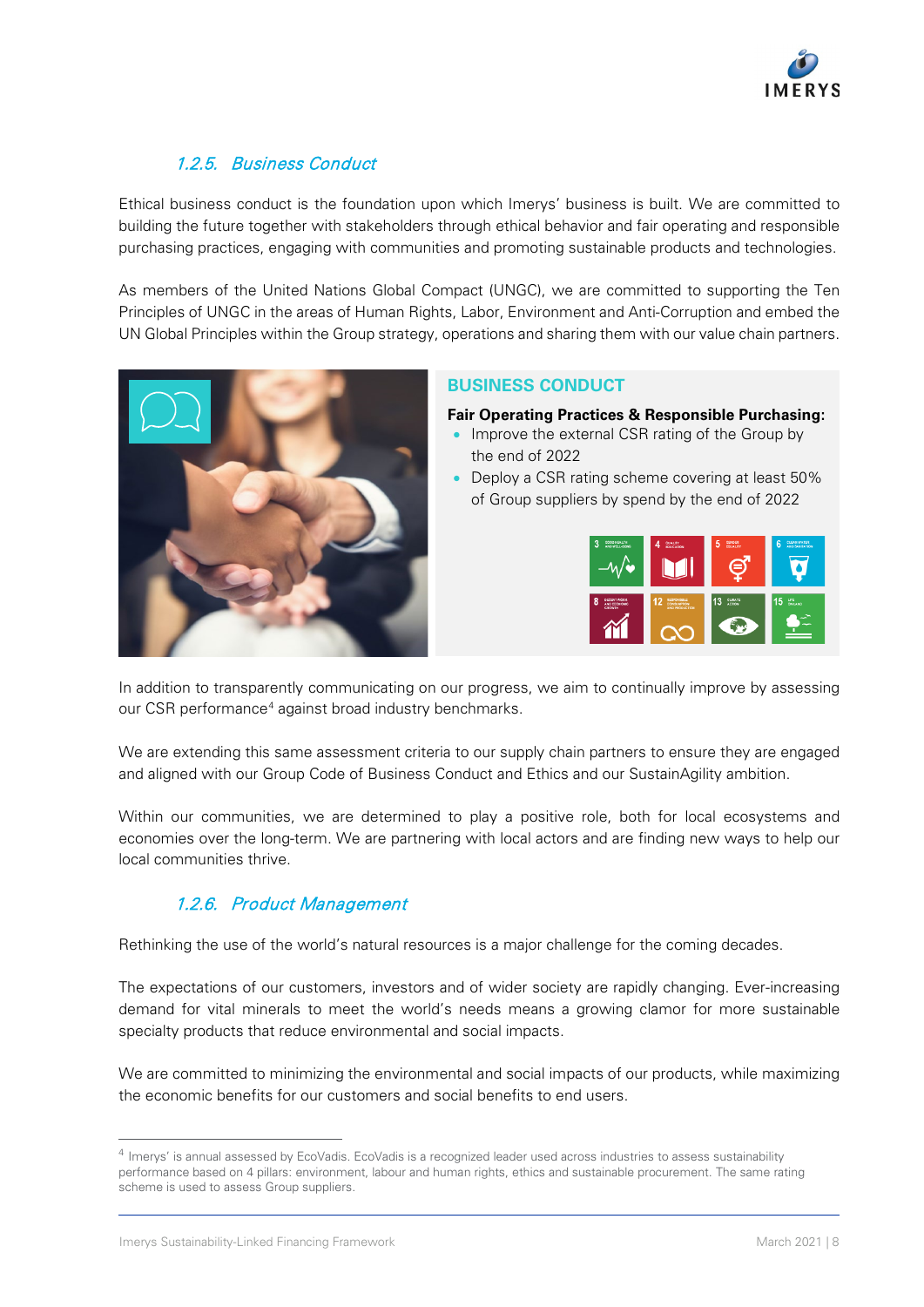

We have embarked on an ambitious journey to screen our existing and future product portfolio against environmental and social criteria from cradle to grave based on the Portfolio Sustainability Assessment framework. Our SustainAgility Solutions Assessment uses state of the art, science-based methods, which allows us to quantify both the impact and benefits of our products and to differentiate Imerys solutions from less sustainable alternatives.



#### **PRODUCT MANAGEMENT**

#### **Product Sustainability:**

- Assess Imerys products in their applications according to the CSR criteria to cover at least 40% of Imerys product portfolio (by revenue) by the end of 2022
- Ensure at least 50% of Group New Product Developments are scored as 'SustainAgility Solutions' by the end of 2022



We have made clear public commitments and we are raising awareness about our product impact within Imerys and mobilizing our people to achieve ambitious goals through a systematic approach and concrete action plans. This rigorous approach, which we call our SustainAgility Solution Assessment<sup>[5](#page-8-0)</sup>, is based on the World Business Council for Sustainable Development's Portfolio Sustainability Assessment framework. This approach informs decision making throughout the business and is central to our approach to innovation and new product development.

In our business, we are scaling up our efforts to deliver new solutions and opportunities to extend the life cycle of our minerals, by assessing our portfolio of products against sustainability criteria, recognizing the demands from both society and customers to produce better for longer.

<span id="page-8-0"></span> $\overline{a}$ <sup>5</sup> Based on the SustainAgility Solutions Assessment framework a "SustainAgility Solution" is a product in an application that has scored within the two highest categories of the four possible categories.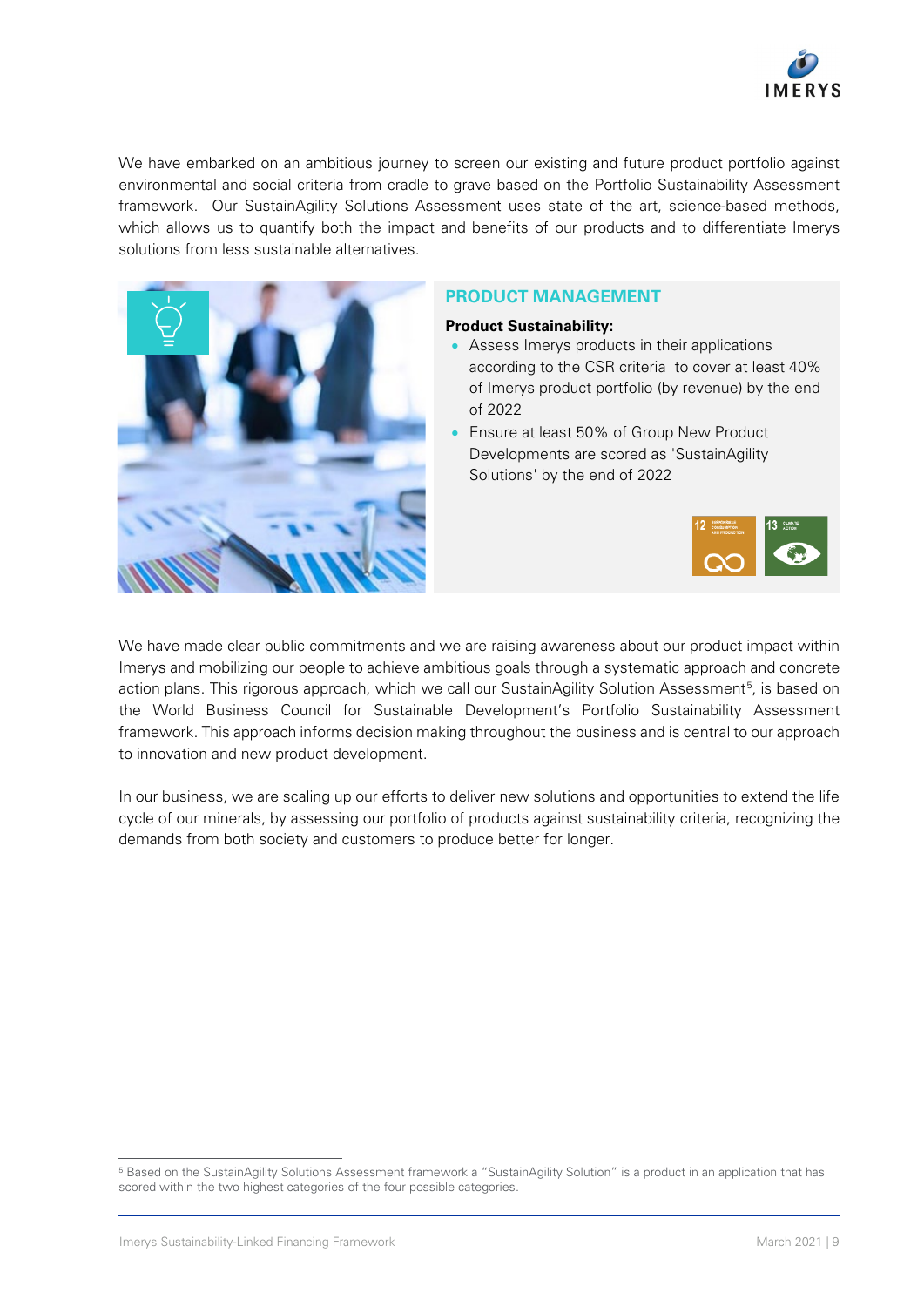

# <span id="page-9-0"></span>**2. Rationale for establishing a Sustainability-Linked Bond Framework**

This Sustainability-Linked Bond Framework has been established in accordance with the Sustainability-Linked Bond Principles 2020 ("SLBP 2020") as administered by International Capital Market Association (ICMA). The SLBP 2020 are voluntary process guidelines that outline best practices for financial instruments to international Capital Market Association (ICMA) incorporate forward-looking Sustainability outcomes and promote integrity in the development of the Sustainability-Linked Bond market by clarifying the approach for issuance of a Sustainability-Linked Bond ("SLB"). The proceeds of SLBs are intended to be used for general purposes; hence, the use of proceeds is not a determinant in our categorization.

Our framework is in alignment with the five core components of the SLBP 2020:

- I. Selection of Key Performance Indicators (KPIs)
- II. Calibration of Sustainability Performance Targets (SPTs)
- III. Bond Characteristics
- IV. Reporting
- V. Verification

This SLB Framework allows the alignment of our financial resources/instruments usage with our sustainability targets. By further promoting our targets (both internally and externally) and reinforcing engagement with investors, we believe SLB issuance will accelerate our journey towards our sustainability ambition.

It will further support and motivate our whole company and all of our employees to reach our science based targets and contribute to our SustainAgility ambition to unlock the sustainable potential of minerals.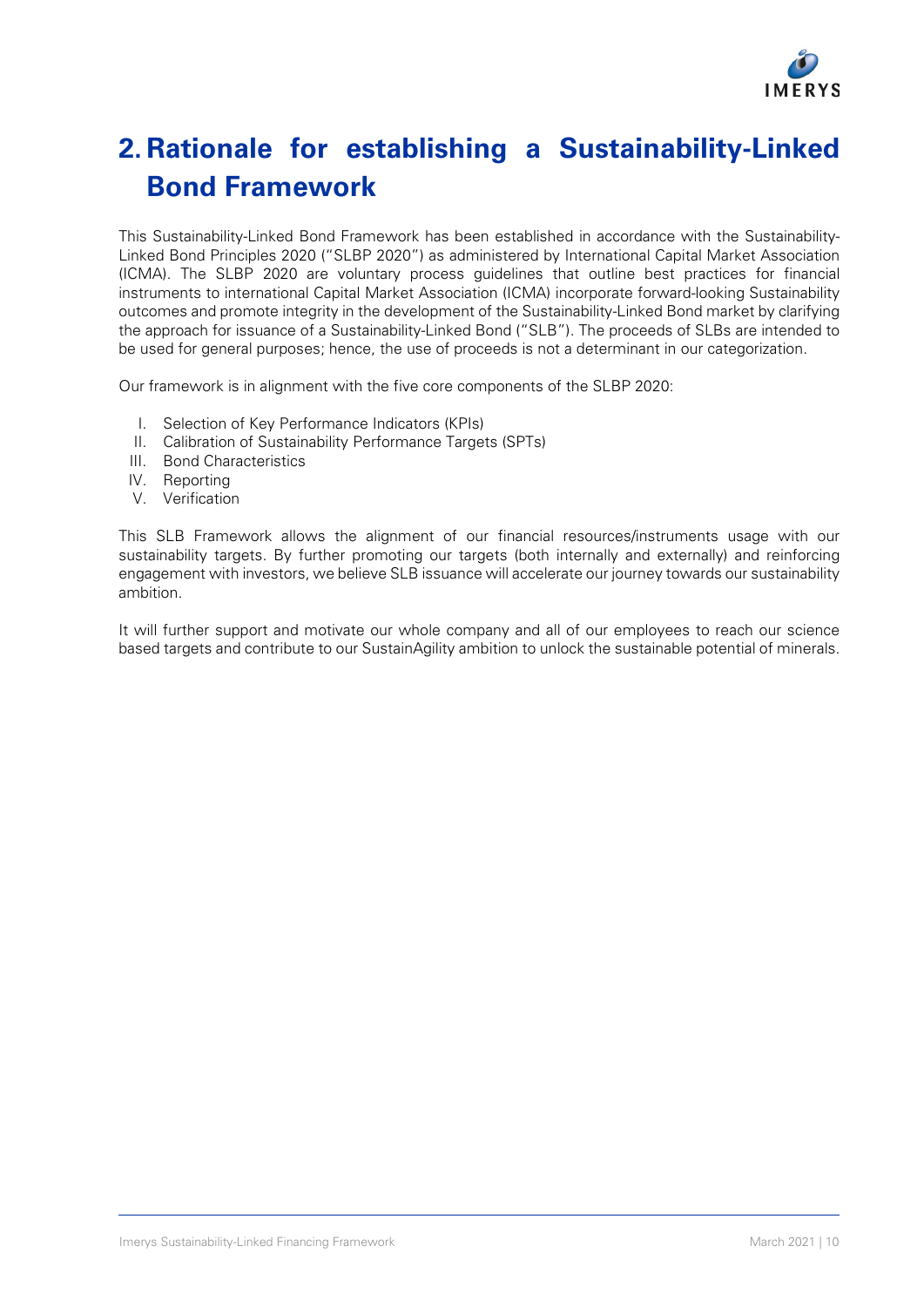

# <span id="page-10-0"></span>**3. Imerys' Sustainability-Linked Bond Framework**

# <span id="page-10-1"></span>**3.1. Selection of Key Performance Indicators (KPIs)**

The KPI that has been included for the purpose of this Sustainability-Linked Bond Framework focuses on one of the main environmental challenges the industrial minerals industry is facing: greenhouse gas (GHG) emissions reduction.

This KPI is related to climate change and environmental degradation, which are - amongst others acceptable environmental goals to be considered potentially eligible by the European Central Bank as collateral for Eurosystem credit operations and for outright purchases in Eurosystem monetary policy operations, provided that all other eligibility criteria are met.

#### **KPI: GHG Emissions Intensity (Scope 1 and 2) expressed in tons of CO<sub>2</sub> equivalent emissions per million Euros of revenue**

#### Rationale*:*

- The KPI is material to Imerys business as it enables us to take into account our overall performance in terms of GHG emission reduction of the group operations. The emission intensities of the products within our portfolio are heterogeneous, as such the KPI selected is appropriate to reflect our entire business considering this heterogeneity. Any change in activities/perimeter such as merger and acquisition activities will impact our GHG emissions, and this KPI as well, it can therefore be described as highly strategic.
- Historically GDP growth has been linked to growth in GHG emissions, and this needs to change in order to reach the Paris Agreement/mitigate climate change. Imerys is committed to grow in a sustainable manner, and we therefore have to decouple our revenue growth from our GHG emissions. The KPI tons of  $CO<sub>2</sub>$  equivalent emissions per million Euro perfectly reflect our performance regarding this goal.
- Finally our KPI data are externally verified. Indeed our GHG emissions data are covered by the limited assurance on Imerys compliance with regards to the French law on extra-financial disclosure ("Déclaration de performance extra-financière"), and our financial statements are audited by Statutory Auditors.

The above KPI includes Scope 1 and 2 GHG-emissions. Scope 1 emissions are direct emissions from sources owned or controlled by Imerys, while Scope 2 emissions are indirect emissions from the consumption of purchased energy in accordance with the [Greenhouse Gas Protocol.](https://ghgprotocol.org/) The perimeter of the KPI is Group level.

Imerys recognizes the importance of reducing its Scope 3 emissions, and as such has set an engagement target for Scope 3. Given the challenge with obtaining and accurately calculating robust emission data within our supply chain, Imerys has decided not to include its Scope 3 target as a KPI/SPT for the purpose of this SLB Framework. In line with the Groups SBTi approved Scope 3 target, Imerys shall continue to work on further quantification of our Scope 3 emissions and actively work with our suppliers to engage with them and support them in reducing emissions from their own operations as appropriate. Progress, both towards refined quantification of Scope 3 emissions and progress towards the Group SBTi Scope 3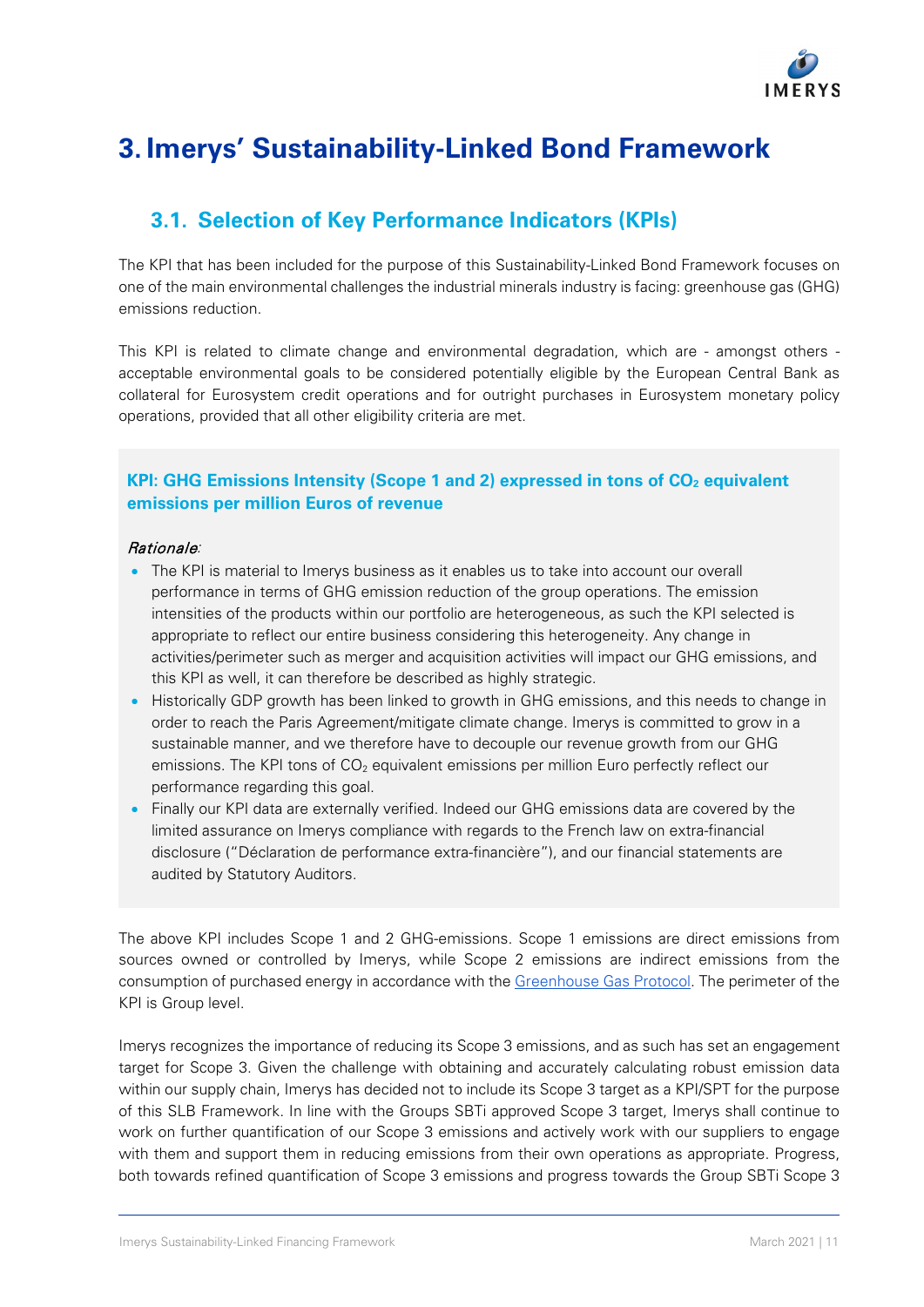

target with Group suppliers will be reported transparently annually within the Imerys Universal Registration Document and other climate-specific reports (such as CDP).

# <span id="page-11-0"></span>**3.2. Calibration of Sustainability Performance Targets (SPTs)**

- **SPT 1:** Reduce GHG emissions (scope 1 and 2) by 22.9% per million euros of revenue by 2025 – from a 2018 base year
- **SPT2:** Reduce GHG emissions (scope 1 and 2) by 36% per million euros of revenue by 2030 - from a 2018 base year

#### **Group GHG emissions**

| (thousands of tons, kt)                                   |       | 2019           | 2018  |
|-----------------------------------------------------------|-------|----------------|-------|
| Scope 1 GHG emissions                                     |       | 1,740          | 2,207 |
| Scope 2 GHG emissions                                     |       | 1.103          | 1,214 |
| <b>Total GHG emissions (Scope 1 and Scope 2)</b>          |       | 2,494<br>2,843 | 3,421 |
| Energy                                                    | 86.7% | 87.3%          | 84.1% |
| Processes                                                 |       | 12.7%          | 15.9% |
| <b>GHG emission/revenue</b> (expressed in ton $CO2e/ME$ ) |       | 653            | 745   |

The target implies that Imerys shall reduce GHG intensity from 745 tCO<sub>2</sub>e/ $\epsilon$ M in 2018 to 477 tCO<sub>2</sub>e/ $\epsilon$ M in 2030, which corresponds to an average annual decrease in GHG intensity of 3.7%.

This target has been approved by the **SBTi as being on a 2°C trajectory**. Arising from the SBTi methodology, this target relies on direct action to tackle GHG emissions, and is based on the International Energy Agency 2 degrees scenario trajectories (IEA ETP 2DS, 2017). It's therefore an **ambitious** and **beyond business as usual science based** target.

Imerys has also set an intermediary target for 31 December 2025, to ensure that our KPI progress is on track to achieve our 2030 science based target. The 2025 GHG emissions target implies a reduction from 745 tCO<sub>2</sub>e/€M in 2018 to 575 tCO<sub>2</sub>e/€M in 2025, which corresponds to -22.9% relative to the 2018 baseline and is based on the average annual decrease of 3.7% towards Imerys' 2030 target.

**The year 2018** was chosen as the **baseline** as it was the most recent year before the submission of our SBTi target in 2019.

We are accelerating the pace of transition towards low carbon energy and cleaner fossil fuel across our business. With regards to our scope 1 and 2 emissions the following actions, amongst others, have been embedded in our Group processes and will drive performance towards our 2030 target:

- GHG intensity reduction targets have been calculated and cascaded for each of our five Business Areas (BA), with performance against BA targets reviewed during all quarterly business reviews;
- An Internal Carbon Price was defined in June 2020 (50  $\epsilon$ /tCO<sub>2</sub>e) and is applied to all:
	- Energy-related projects (change of type of energy, energy efficiency)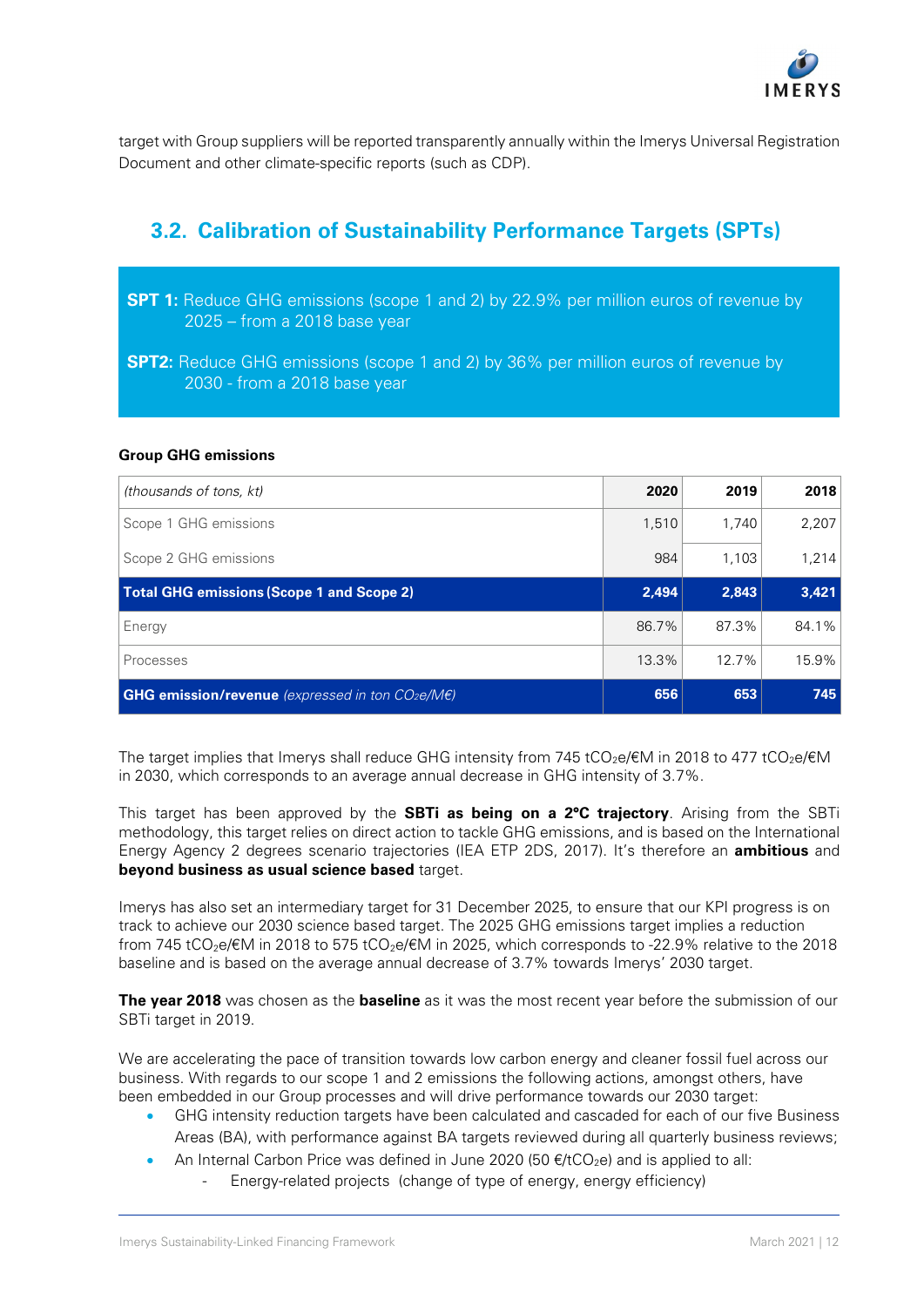

- CAPEX>  $\epsilon$  150,000 if the project impacts GHG emissions by +/- 1000 tCO<sub>2</sub>e
- The GHG intensity KPI has been integrated as a criteria within our innovation and M&A processes;
- A specific energy program (I-Nergize) was launched in 2019 to evaluate sites energy performance and improve energy efficiency, with a particular focus on top 60 energy consuming sites representing 80% of Group consumption;
- A dedicated process innovation team within the Group science and technology organization is focused on process technology research, laboratory testing and pilot studies to develop solutions to reduce process related emissions;
- Training and internal awareness raising campaigns on the Group climate change strategy and targets have been and shall continue to be launched:
- Individual performance incentives have been linked to the GHG intensity targets for relevant senior management teams;
- An interdisciplinary climate change working group was established in 2020 to assess climate change related risks and opportunities scenario analysis, the results of which will be included in the Group's risk management process and climate change reporting;
- SustainAgility Solution Assessment framework launched in 2019 includes the quantification of the environmental footprint of our products, including their carbon footprint, which will help us not only to prioritize actions within the scope of our own operations but will also support prioritization of actions with our upstream value chain partners.

In addition to the levers listed above that are driving the reduction in scope 1 and 2 GHG emissions, we continue to focus on a more detailed mapping of scope 3 emissions as well as direct engagement with our suppliers to establish science based emission reduction targets for their own operations.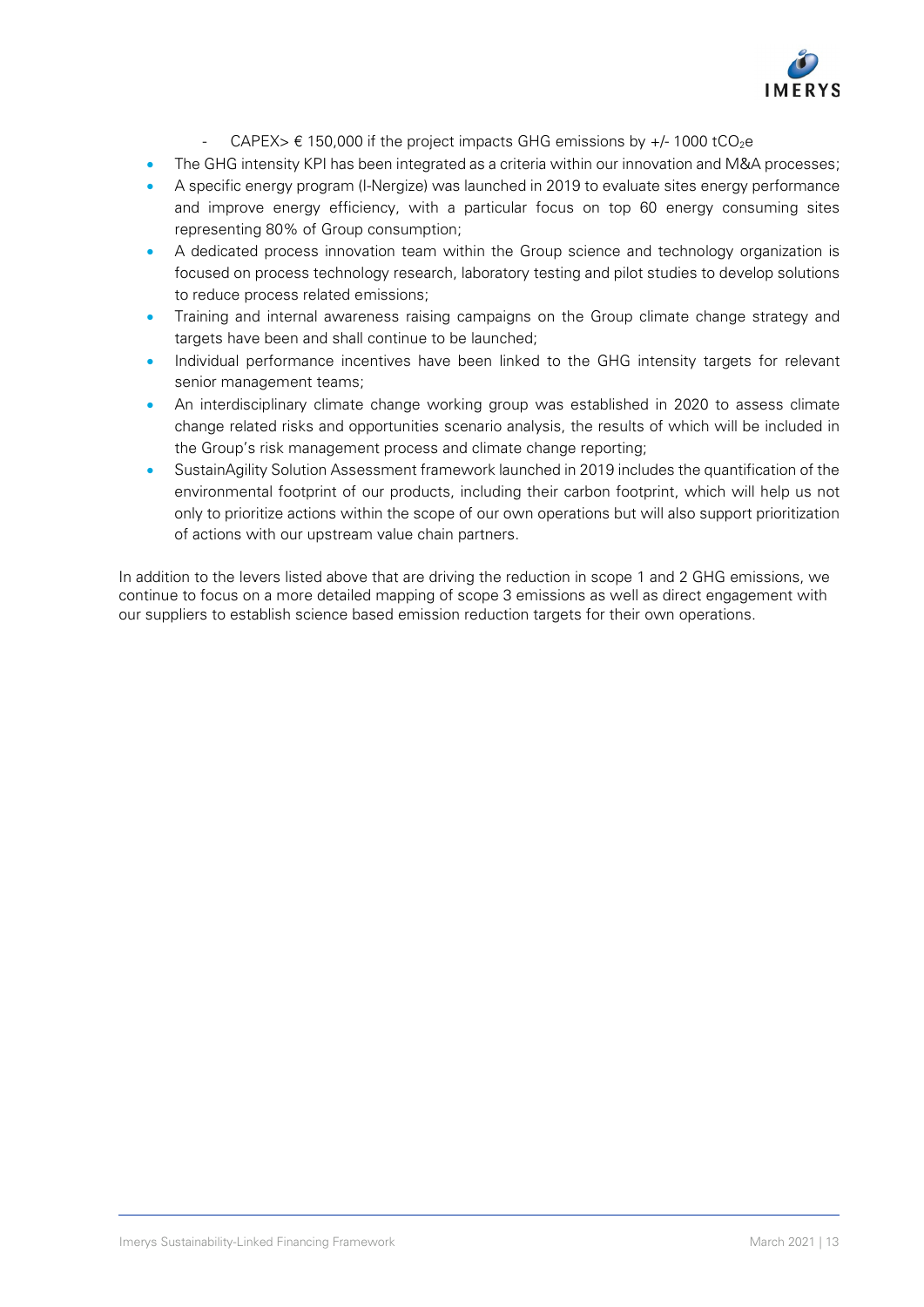

# <span id="page-13-0"></span>**3.3. Bond Characteristics**

Unless otherwise stated, the proceeds of Imerys' Sustainability-Linked Bonds will be used for general corporate purposes.

The failure by Imerys to satisfy the SPT(s) as of the respective Target Observation Date(s) will trigger a premium payment, or, as the case may be, a step-up coupon margin until i) maturity date or ii) at the time specified in the documentation.

The step-up margin or premium payment amount, as applicable, will be specified in the relevant documentation of the specific transaction (e.g. Final Terms of the Sustainability-Linked Bond).

| <b>SPT</b>       | <b>Target Observation</b><br><b>Date</b>                  | <b>Notification Date</b>                                                                                                                                                                                                               | <b>Change of bond characteristics</b>                                                                                                                                                                              |
|------------------|-----------------------------------------------------------|----------------------------------------------------------------------------------------------------------------------------------------------------------------------------------------------------------------------------------------|--------------------------------------------------------------------------------------------------------------------------------------------------------------------------------------------------------------------|
| SPT <sub>1</sub> | 31 December 2025<br>(the "Target Observation<br>Date $1"$ | Imerys will notify achievement or<br>not of the SPT at the same time<br>of the publication of its annual<br><b>Universal Registration Document</b><br>for the financial year ending 31<br>December 2025 (the<br>"Notification Date 1") | The failure by Imerys to satisfy<br>SPT 1 as of Target Observation<br>Date 1 will trigger a premium<br>payment or, as applicable, a<br>coupon step-up margin as<br>specified in the relevant bond<br>documentation |
| SPT <sub>2</sub> | 31 December 2030<br>(the "Target Observation<br>Date $2"$ | Imerys will notify achievement or<br>not of the SPT at the same time<br>of the publication of its annual<br><b>Universal Registration Document</b><br>for the financial year ending 31<br>December 2030 (the<br>"Notification Date 2") | The failure by Imerys to satisfy<br>SPT 1 as of Target Observation<br>Date 2 will trigger a premium<br>payment or, as applicable, a<br>coupon step-up margin as<br>specified in the relevant bond<br>documentation |

Imerys could choose to use either one of the SPT or both SPT 1 and SPT 2 on the same tranche. In this case, the first observation of the performance of the KPI will occur as of Reference Date 1, and the second observation will occur as of Reference Date 2. For avoidance of doubt, a change of bond characteristics will happens as described in the table above both as of Reference Date 1 and as of Reference Date 2.

# <span id="page-13-1"></span>**3.4. Reporting**

Performance towards the KPI, and against the baseline are reported annually in the Imerys Universal Registration Document and publicly available on the Group on the website: [www.Imerys.com.](http://www.imerys.com/)

Any relevant information on the trigger event or premium payment or adjustment to the coupon set-up as applicable, will also be provided, and a report will be published each time there is a modification to the bond structural/financial characteristics.

When appropriate and feasible, **quantitative and qualitative explanations** on the performance will be disclosed. It may include but not limited to market changes, operational issues/performance, M&A activity, exceptional events.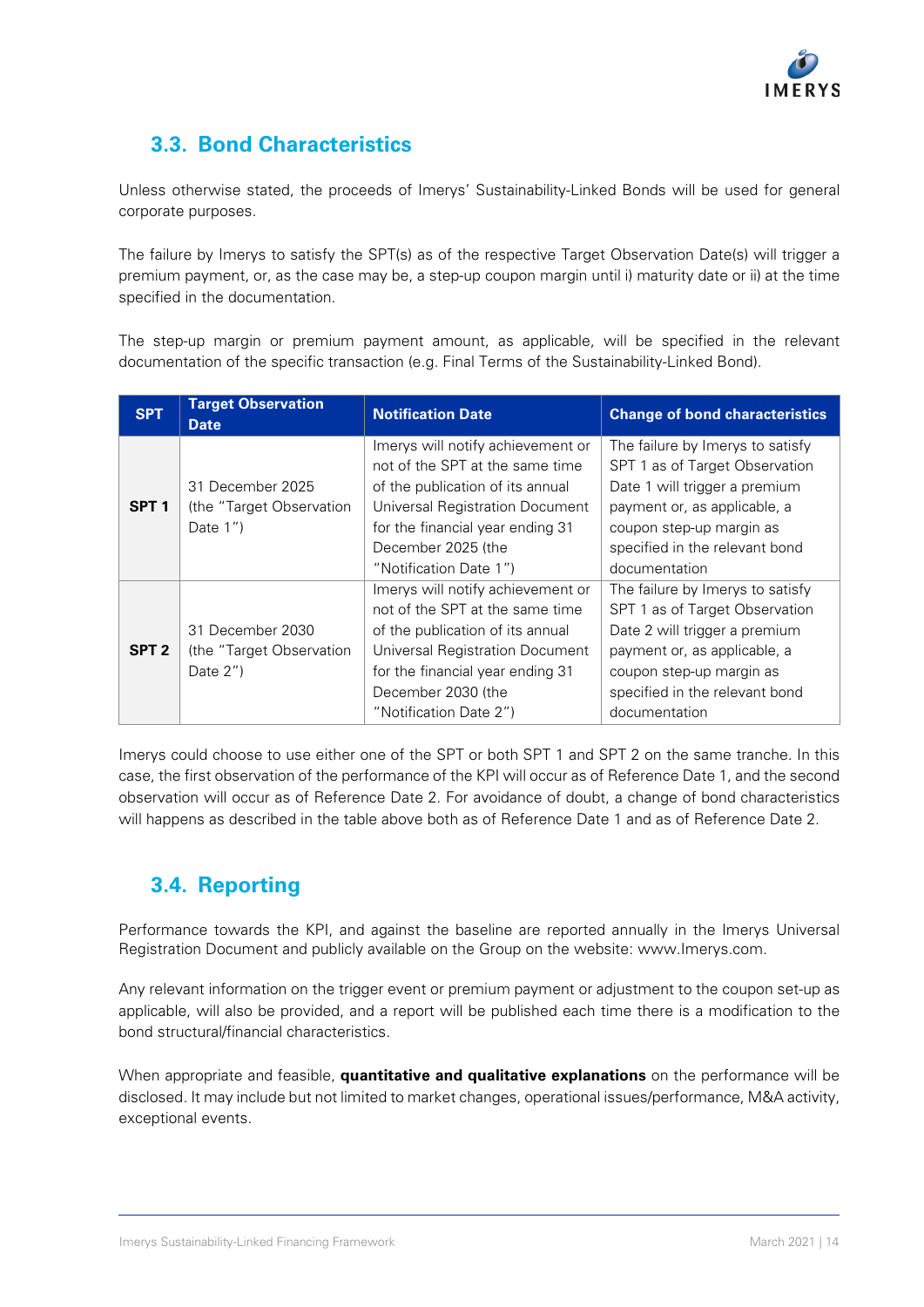

Information may also include when feasible and possible:

- Qualitative or quantitative explanation of the contribution of the main factors, including M&A activities, behind the evolution of the performance/KPI on an annual basis
- Illustration of the positive sustainability impacts of the performance improvement
- Any re-assessments of KPIs and/or restatement of the SPT and/or pro-forma adjustments of baselines or KPI scope, if relevant
- Updates on new or proposed regulations from regulatory bodies relevant to the KPIs and the SPTs.

In case of significant or structural changes in the Group leading to the recalculation of the baseline as per Imerys' greenhouse gas emission recalculation policy<sup>[6](#page-14-3)</sup>, Imerys will publically disclose the re-baselined audited figure in its Universal Registration Document in a timely manner, and will transparently explain how those significant or structural changes triggered a recalculation of the baseline and the methodology used.

# <span id="page-14-0"></span>**3.5. Verification**

As stated in the KPI section, the **data and metrics used to produce our KPI are externally verified**. As such, revenues in Euros, and Scope 1 and Scope 2 GHG emissions are verified by Imerys Statutory Auditors (the "External Verifier") for each of Imerys annual financial reports, which are publicly available on Imerys' website and within the Imerys Universal Registration Documents on *Imerys.com.* 

Likewise, **performance** of our **KPI (i.e. the percentage by which the scope 1 and 2 GHG emissions have been reduced compared to the 2018 baseline)** is externally verified annually and published within the Imerys Universal Registration Documents, which is publicly available on [Imerys.com](https://www.imerys.com/media-center?f%5B34%5D=c%3A421)*.*

# <span id="page-14-1"></span>**3.6. Second Party Opinion**

A **Second Party Opinion** has been provided by Cicero to ensure that this framework is respecting every principles of the ICMA SLB Principles. It will be made publicly available on [https://www.imerys.com/finance/sustainability-linked-bond.](https://www.imerys.com/finance/sustainability-linked-bond)

# <span id="page-14-2"></span>**3.7. Amendments to this Framework**

Imerys will review this Framework from time to time, including its alignment to updated versions of the relevant Principles as and when available in the market. Any major update will be subject to the prior approval of Cicero or any such other qualified provider of Second Party Opinion.

 $\overline{a}$ 

<span id="page-14-3"></span><sup>6</sup> https://www.imerys.com/finance/sustainability-linked-bond